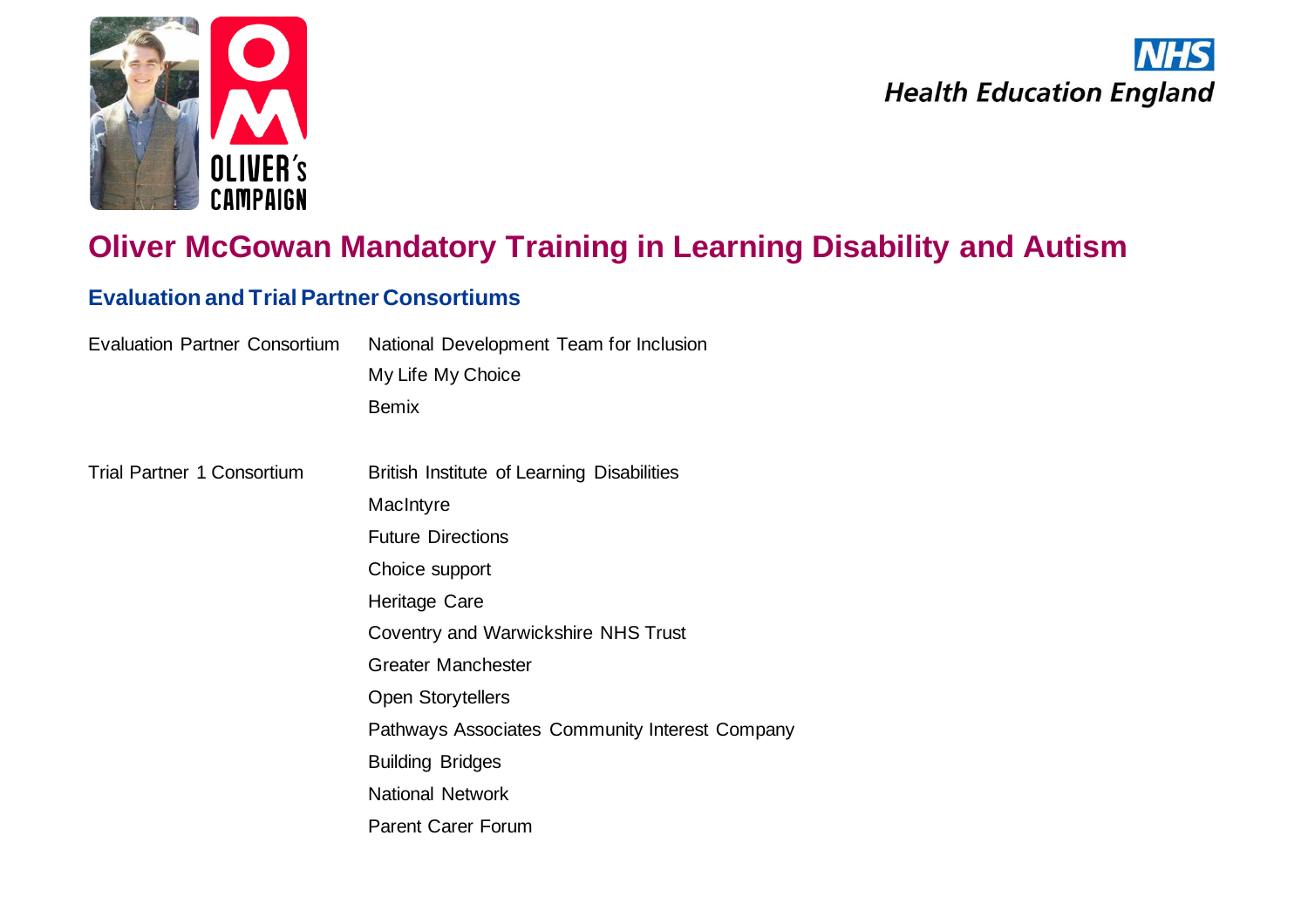## **Oliver McGowan Mandatory Training in Learning Disability and Autism**

**Trial and Evaluation Partner Consortiums**

| Contact                                                 |
|---------------------------------------------------------|
| Edgehill                                                |
| <b>Tizard</b>                                           |
| Respond                                                 |
| City and Guilds                                         |
| Open Futures Learning                                   |
| Gloucestershire Health & Care NHS Foundation Trust      |
| <b>Inclusion Gloucestershire</b>                        |
| Family Partnership Solutions Community Interest Company |
| Gloucestershire County Council                          |
| Pathway Associates Community Interest Company           |
| <b>Together All Are Able</b>                            |
| Voice for All                                           |
| <b>Disability Equality North West</b>                   |
| My Life My Way                                          |
| North West Regional Forum                               |
| North West Family Forum                                 |
| Lancashire and South Cumbria Joint Training Partnership |
| Lancashire and South Cumbria NHS Foundation Trust       |
|                                                         |